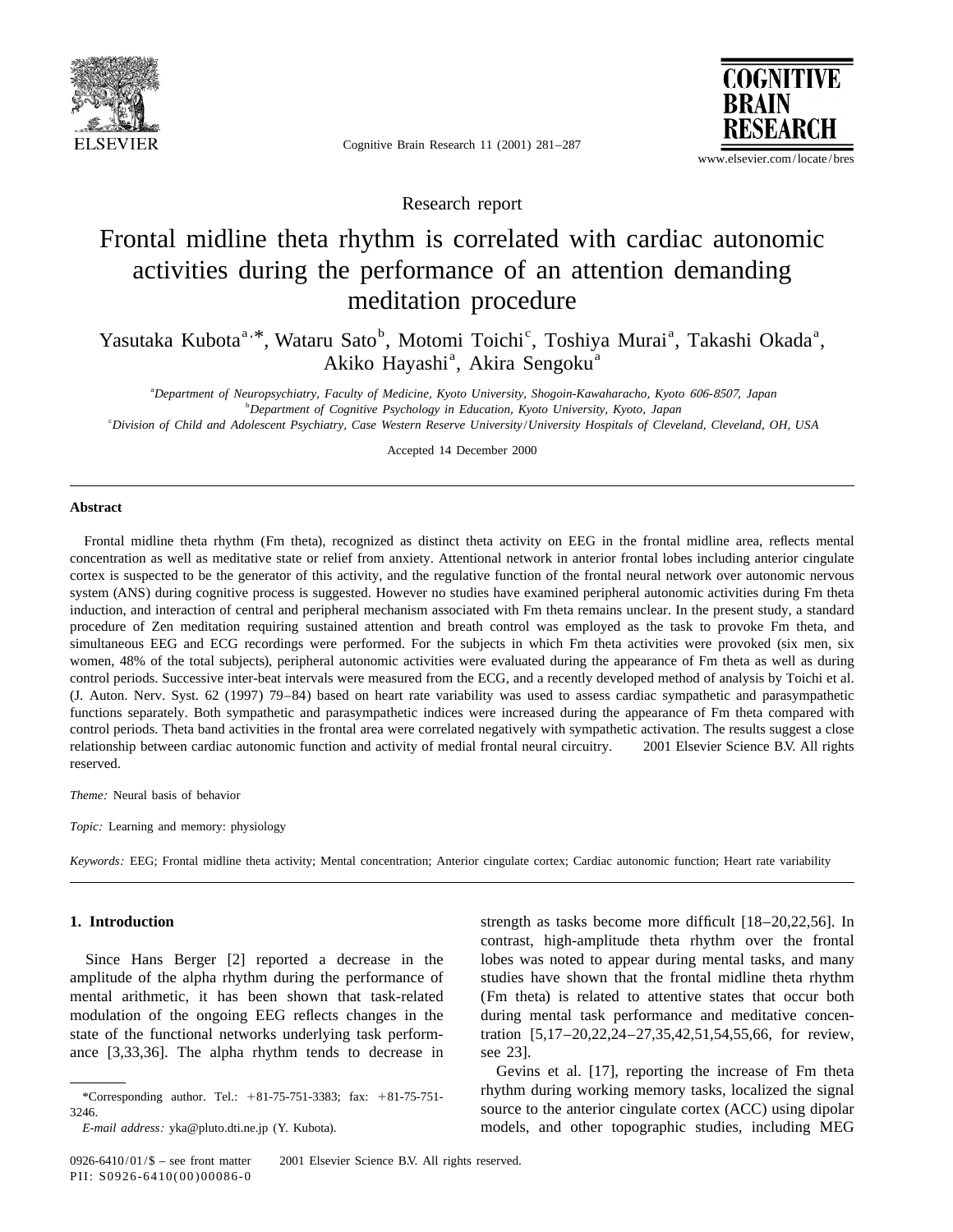studies [1,28], also produced results consistent with their (HRV) analysis, which allows separate assessment of findings. Lesion studies of the ACC in humans revealed cardiac sympathetic and parasympathetic functions [60]. attentional deficits [9,10,15,29,62] and recent neuroimaging studies revealed changes in ACC activation when subjects were required to sustain attention or to process **2. Materials and methods** representations in working memory [8,11,21,39–41,47, 49,52,53,63, for review, see 48]. Based on these findings, it 2.1. *Subjects* can be speculated that Fm theta reflects activation of attentional/working memory systems in prefrontal neural Twenty-five healthy young subjects (11 males and 14

and affective processes [for review, see 7,16,34]. Animal from cardiac, respiratory, and other diseases that would studies showed that changes of heart rate and blood cause ANS dysfunction. No subject was medicated and pressure were caused by electrical or chemical stimulation none was a smoker or habitual drinker. Informed consent of the ACC [12,13,31,38]. Electrical stimulation of the was obtained from all of them in written form after the human ACC was noted to induce autonomic changes experimental procedures had been fully explained. [32,50], and also to elicit a 3–8 Hz EEG rhythm in frontomedial recordings [4,59]. Recently, it was suggested 2.2. *Collection of data* that ACC was differentiated into a dorsal cognitive division (ACcd) and a ventral affective division (ACad) on the EEG and ECG were recorded simultaneously under basis of cytoarchitecture and patterns of projections as well control and mental task conditions. EEGs were recorded as function [for review, see 7,16,64]. The ACcd is a part from 19 electrodes in the International 10–20 System, and attentional network, and maintains reciprocal interconnec- digitized EEG signals (sampling frequency: 200 Hz) were tions with lateral prefrontal cortex, parietal cortex, and stored for offline analysis using an NEC digital enpremotor and supplementary motor areas [16]. By contrast, cephalograph (SYNAFIT 5000). The electrodes in right the ACad is connected to the amygdala, periaqueductal hemisphere and Fz, Cz, Pz were referred to the right gray, nucleus accumbens, hypothalamus, anterior insula, earlobe and electrodes in left hemisphere were referred to hippocampus and orbitofrontal cortex, and has outflow to the left earlobe. This reference pattern is usually adopted in autonomic, viceromotor and endocrine systems [16]. In our laboratory in order to detect unpredictable electrical addition, ACC is frequently activated in functional imag- activity from either earlobe. As a result, any right- or left ing studies of cognitive or affective processes, and re- focused activities were not observed in all the subjects, and ciprocal suppression of ACad during cognitive process and the subsequent analyses were performed based on this that of ACcd during affective process were reported reference pattern. The ECG signal (Lead 1) was fed [6,14,64]. Based on these findings, it can be safely through an analog-to-digital converter into a microcomhypothesized that the task-related frontal theta rhythms, puter, and the inter-beat interval (IBI) was measured with which reflect the activity of the attentional network includ- an accuracy of 1 ms, triggered by the R wave. ing ACC, might have interrelation with the peripheral autonomic activities. 2.3. *Procedure*

Therefore, we wished to investigate the relationship between the theta signals over the anterior frontal lobes The subject, with arm and scalp electrodes attached, was and the peripheral autonomic activities under certain states seated in an armchair with his or her eyes open in a quiet, of concentration during consecutive mental tasks. It is also electrically shielded room. known that Fm theta activity is provoked when the subjects are relieved from anxiety [43,57,58]. Thus, we 2.3.1. *Control condition* suspected that concentrated but at the same time relaxed Subjects were instructed to breathe harmoniously to the mental state would optimally provoke Fm theta activities. cue-sounds of an electrical metronome for 2.5 min. The In the present study, we used a unique meditative con-<br>respiratory rhythm was fixed at the rate of 16/min for male centration task with a constant level of moderate mental and 18/min for female subjects. effort, so as to provoke theta activity for a certain period during task performance. The task is called 'Su-soku', 2.3.2. *Fm theta condition under the performance of* originally a standard procedure for Zen meditation, requir- '*Su*-*soku*' *task* ing sustained attention and breath control. The autonomic Keeping their respiration rate as described above, the activity during the generation of Fm theta was compared subjects performed the continuous serial addition of cuewith that under control conditions for the same subject. To sounds for 2.5 min. Namely, they counted each inspiratory evaluate the function of the autonomic nervous system and expiratory breath rhythmically. This procedure, called

circuitry, including the ACC. females, aged 18–34 years, mean 23.1) were recruited The human ACC is a region involved in both cognitive from among undergraduate students. They were all free

(ANS), we used a recently developed heart rate variability 'Su-soku', is a standard method for the initial stage of Zen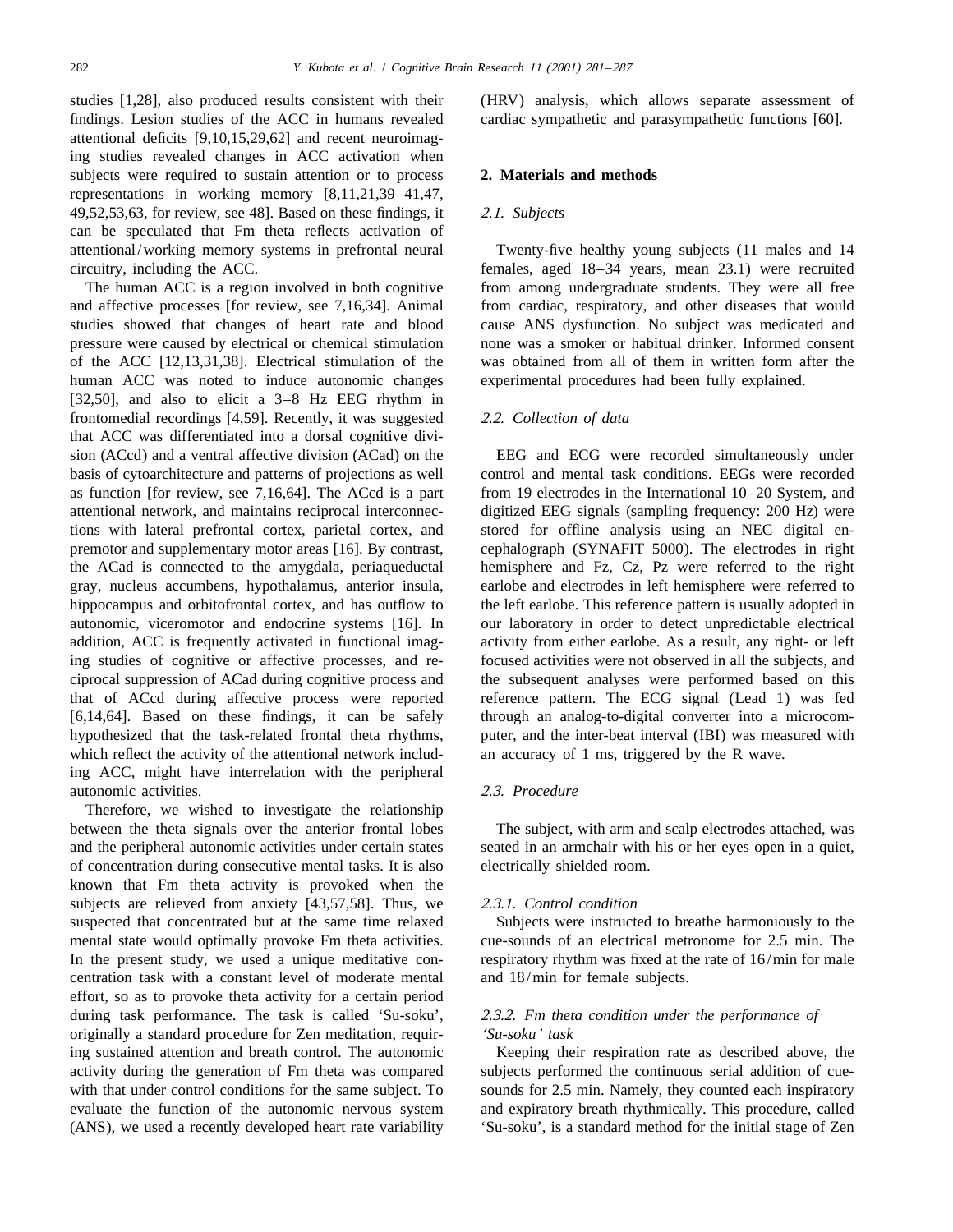meditation. The 'Su-soku' task in the present study can be of Fz-theta and occipital alpha component was averaged attention: it required the subject to count serially up to each spectral band. about 300 at a relatively slow rate. Task performance The CAF was evaluated using a geometric method of

recording was carried out during five successive trials of elsewhere [60,61]. The indices obtained by this method, the 'Su-soku' task. This was repeated twice for each the cardiac vagal index (CVI) and the cardiac sympathetic subject (ten trials in total). The criteria of Fm theta were; a index (CSI), indicate vagal and sympathetic function train of rhythmic waves, observed at a frequency of 6–7 separately. These two indices were demonstrated to be Hz, having a focal distribution with maximum around the more reliable than conventional measures, including specfrontal midline in the EEG [25,27]. Based on the criteria, tral analysis. subjects with Fm theta induction was selected on the condition that Fm theta was observed at least in one of total ten trials, This procedure led us to choose 12 (48%) of the total 25 subjects (six males and six females, with **3. Results** mean age of 24.3 years). In each subject, the trial (150 s) with Fm theta induction was chosen for subsequent data 3.1. The change of the mean value of theta and alpha analysis. In nine subjects, Fm theta was observed during *power* only one trial. In three subjects Fm theta appeared across more than one trial, so the trial with most frequent Compared to the control conditions, the mean value of appearance of Fm theta was selected. theta power in the Fz electrode showed a remarkable

s), which corresponded to the period of recurrent Fm theta show any significant difference under the control conappearance, were selected for the evaluation of cardiac ditions compared to the Fm theta conditions  $(t(11)=0.68)$ , autonomic function (CAF). Within the same period, digit- not significant versus control, paired *t*-test, two-tailed). An ized signals of the EEG (sampling rate 200 Hz, band-pass 1.5–100 Hz) were sampled for epoch of 1.28 s, which was repeated until ten epochs without any artifacts were obtained. From the record under the resting condition, the data of the duration of 100 successive IBIs were selected for the evaluation of CAF. EEG signal sampling was also performed in the same way within the same period.

The appearance of theta rhythm in the Fz electrode was quantitatively evaluated using spectral analysis. Alpha rhythm in the O1 and O2 electrode was also evaluated so as to detect the decline of vigilance. EEG data were uploaded to a microcomputer and digitally filtered to 256 points per segment (1.28 s). The spectral densities of theta  $(4.0-8.0 \text{ Hz})$  and alpha  $(8.0-12.0 \text{ Hz})$  waves were calculated by using computer program for EEG mapping 'ATALAS' (Kissei Comtec). The following procedures of spectral analysis were performed by the software. First, a Hanning window was applied to each 256-point segment, and spectral density was calculated in amplitude (micro V) using fast Fourier transform (FFT). The amplitude of alpha Fig. 1. Changes in the mean value of theta and alpha power (paired *t*-test, the amplitude of occipital alpha component. The amplitude not significant versus control. The standard deviation is illustrated).

regarded as a kind of mental task requiring sustained across ten segments to provide the final mean value of

might deteriorate because of inattention due to drowsiness, analyzing HRV, which can assess sympathetic and parawhich was checked by asking the subjects the number they sympathetic function, separately, based on short-term had counted. The respiration rate during the task was kept measurement of IBI. Briefly, the sequence of IBI (IBI1, constant, which minimized the possibility of hyperventila- IBI2,  $-$ , IBIn) was transformed into a figure on a 2tion, which might have influenced both EEG and ANS dimensional plane by plotting IBIk+1 against IBIk, and function. **indices** of CAF were calculated from the graphic com-After recording under the control conditions, continuous ponents of the plot. The methods are described in detail

increase under the Fm theta conditions  $(t(11)=6.14, P<$ 2.4. *Data analysis* 0.001, paired *t*-test, two-tailed) (Fig. 1). This change reflected the appearance of a frontal midline theta rhythm For the Fm theta condition, 100 successive IBIs (70–90 during the 'Su-soku' task. Occipital alpha power did not



component in O1 and that in O2 were averaged to provide two-tailed; asterisk indicates  $t(11)=6.14$ ,  $P<0.001$ ; NS indicates  $t=0.68$ ,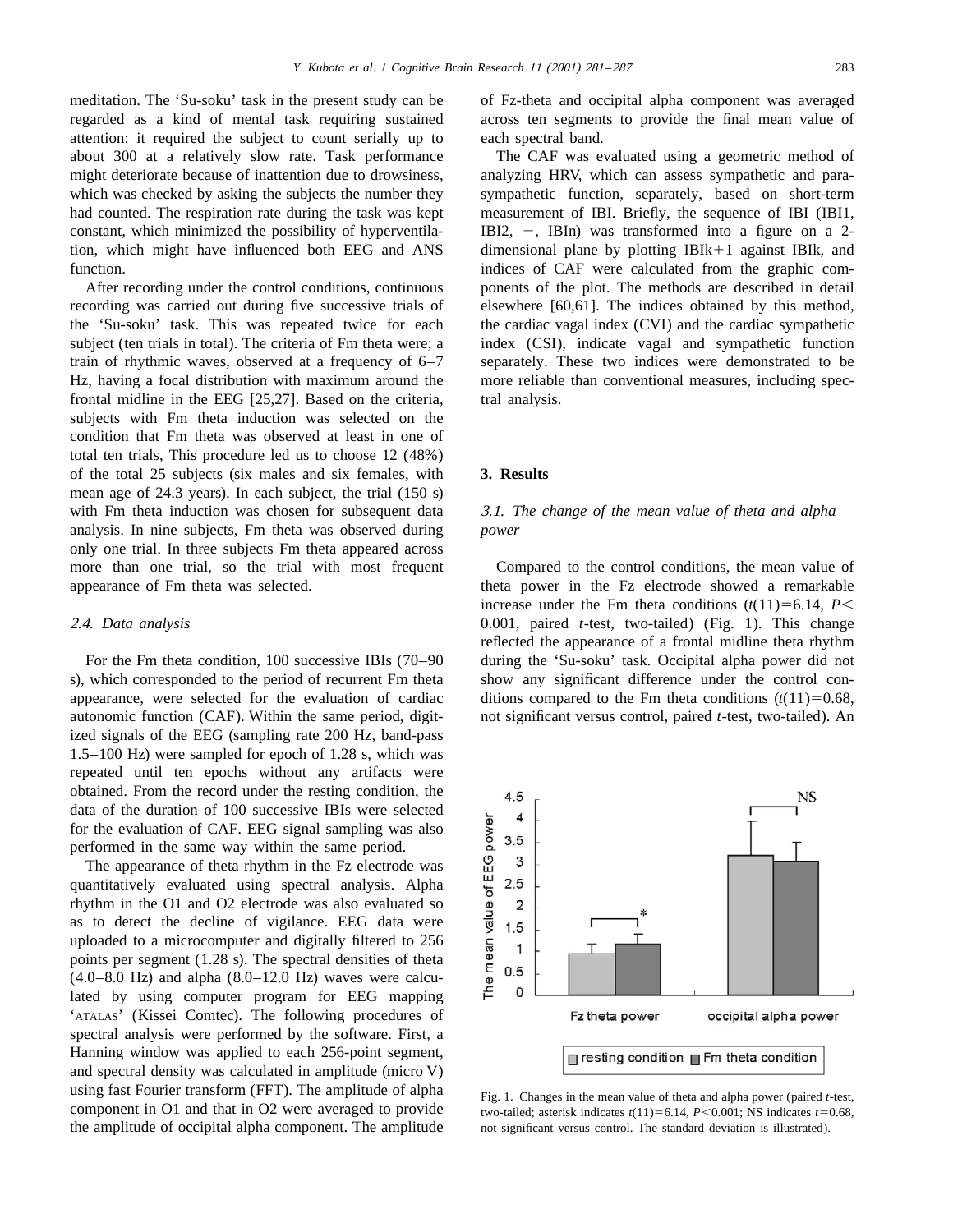example of EEG and topographical map at the appearance of Fm theta are shown (Fig. 2A,B).

### 3.2. *The mean IBI*

The mean IBI under the Fm theta conditions had a tendency to increase compared to that under the control conditions, from 886.3 ms (S.D. 33.0) to 924.0 ms (S.D. 47.6)  $(t(11)=2.04, P=0.066, \text{ not significant versus control},$ paired *t*-test, two-tailed).

### 3.3. *The change of cardiac autonomic activities*

Both CSI and CVI showed significant increases under the Fm theta conditions compared to control conditions (CSI:  $t(11)=2.89$ ,  $P<0.05$ ; CVI:  $t(11)=6.39$ ,  $P<0.001$ ,<br>paired *t*-test, two-tailed) (Fig. 3).<br>index (CVI) (paired *t*-test, two-tailed; asterisk indicates  $t(11)=2.89$ ,

## deviation is illustrated). 3.4. *The correlation of frontal theta activity with CSI and CVI*

the Fm theta conditions showed a negative correlation with coefficient test, two-tailed) (Fig. 4).



*P*<0.05; double asterisk indicates  $t(11)=6.39$ , *P*<0.001. The standard

the change of the mean value of theta power in Fz The change of CSI between the control conditions and (correlation index: 0.72, *P*<0.05, Peason's correlation



Fig. 2. (A) EEG sample taken from actual task period showing typical pattern of Fm theta. (B) EEG topographic map (from A) showing typical peak in theta band in Fz electrode. The spectral density of delta (1.0–4.0 Hz), theta (4.0–8.0 Hz) alpha1 (8.0–10.0 Hz), alpha2 (10.0–12.0 Hz), beta1 (12.0–14.0 Hz), and beta2 (14.0–16.0 Hz) waves for the period of 1.28 s were calculated in amplitude (micro V) using fast Fourier transform (FFT).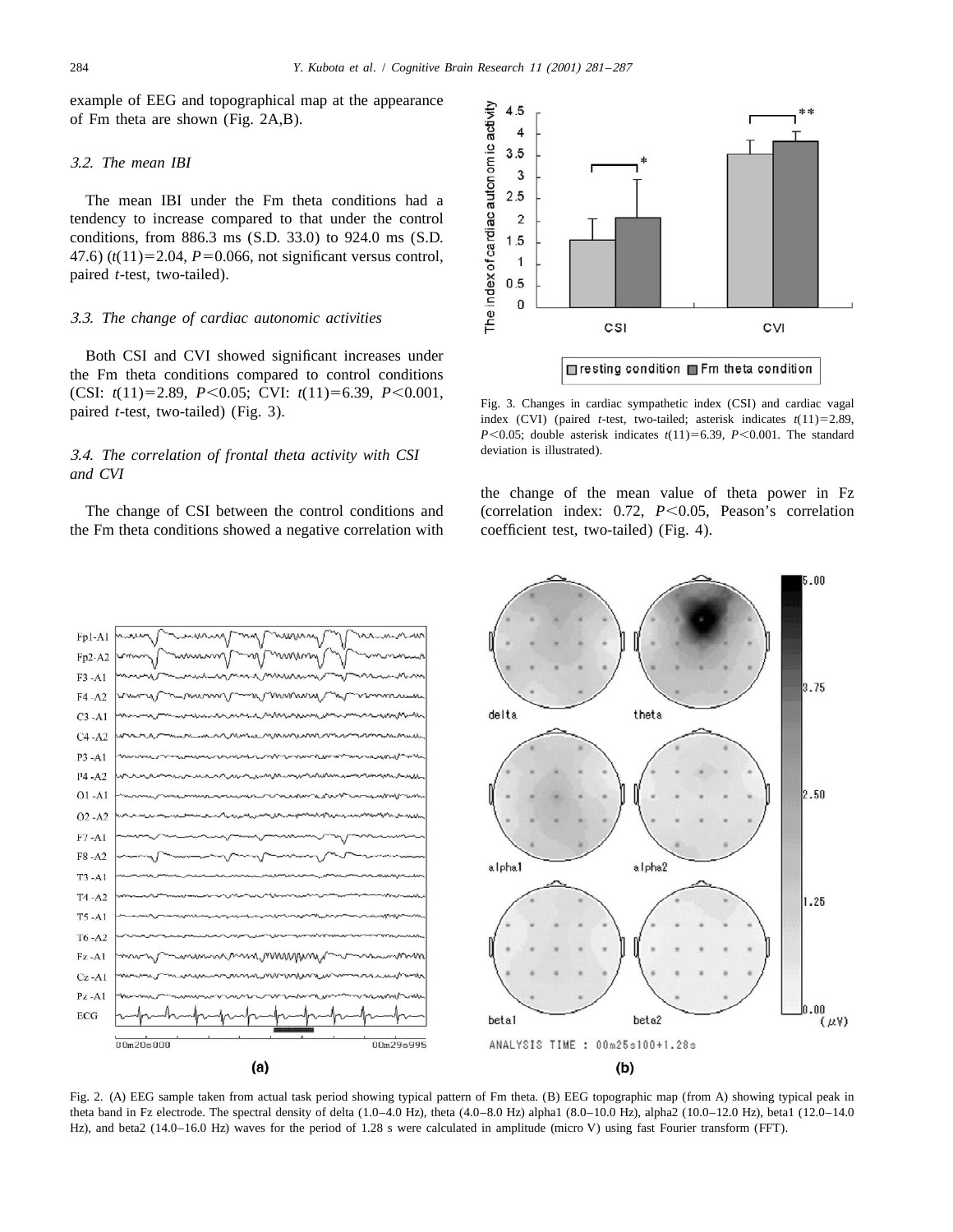



theta conditions were reflected in the distinctive pattern in sponse to cognitive processes. EEG topographic maps. The theta power was highest in During the period of 'relaxed concentration' with Fm Fz, and it showed a significant increase compared to that in theta, CSI showed negative correlation with the mean the control state. The restricted distributions of theta value of theta power in Fz. The decrease of CSI can be signals distinguish them from the more topographically interpreted in terms of the change of mental stress associwidespread slow rhythmic activity that has been associated ated with task performance, which became smaller in the with states of decreased alertness [30]. Occipital alpha course of repeated trials. This tendency appeared to activities did not show any difference between the Fm correlate with the changes in theta power that reflected the theta conditions and the control conditions, also indicating frontal neural activities during 'relaxed concentrathat the state with frontal theta waves can be distinguished tion'.Recent neuroimaging studies suggested different from light drowsiness. EEG epochs suggesting a drowsy functioning of dorsal and ventral, i.e. 'cognitive' vs. state, which is characterized by global slow activity, were 'affective' subdivisions of the ACC [7,16,64], and refound in some of our subjects. These epochs were easily ciprocal suppression of the affective division of ACC distinguishable from the epochs with frontal theta waves in during cognitive tasks was reported [6,14,65]. This is in EEG topography, and in such cases the task performance accordance with the present result of negative correlation was usually deteriorated.  $\blacksquare$  of frontal theta power with sympathetic activity during task

The task used in the present study, 'Su-soku', can be performance. regarded as a task requiring sustained attention. The task In the case of CVI, any correlation with theta activities required the subject to count up to about 300 at a relatively was not observed. As far as the present study is concerned, slow rate, and does not need any special training to it is not clear why correlation was not observed regarding perform. In the case of subjects in the present study, Fm CVI. However, taking account of the fact that the cardiac theta was provoked in 12 of the 25 subjects within the parasympathetic activity changes rapidly compared to the course of ten trials. Although the task is seemingly simple, cardiac sympathetic activity [44,67], there is a possibility the effort required to sustain attention appeared to be kept that the lack of correlation with CVI might be due to the constant in the course of performance, and this effort to ceiling effect, that is, probably CVI reached easily the maintain a task-related attentional set might be responsible upper limit in great many part of our subjects during for the induction of Fm theta. 'relaxed concentration' with Fm theta induction.

frontal theta activity showed the tendency to increase mean IBI under the task load. This can be interpreted as indicating that with an appropriate level of mental concentration for task performance, bodily relaxation also occurs. This specific state at the periods of Fm theta appearance during task performance can be called 'relaxed concentration' [35].

The geometric method of analyzing HRV we introduced in the present study revealed the activity of the cardiac sympathetic nervous system (SNS) and parasympathetic nervous system (PNS) during 'relaxed concentration'. The present study is, to our knowledge, the first study that evaluated the activity of the SNS and PNS separately under the attentive state during consecutive tasks. Both the SNS and PNS showed a certain level of tension for a Fig. 4. Correlation between the change of the mean value of theta power relatively short period  $(70-90 \text{ s})$  marked by frontal theta in Fz and the change of CSI. Correlation index: 0.72 ( $P<0.05$ , Peason's activities. Co in Fz and the change of CSI. Correlation index:  $0.72$  ( $P < 0.05$ , Peason's<br>correlation coefficient test, two-tailed).<br>thetic function during 'relaxed concentration' was related to the appearance of Fm theta in the cortical EEG, which **4. Discussion** appeared to reflect the functional correlates of frontal neural circuitry, including the ACC: that is, attentional/ Theta signals over the mid-frontal area under the Fm working memory systems and autonomic control in re-

According to the debriefing of our subjects, they became Although in the present study we did not determine the immersed in the task of counting the numbers, and was source of Fm theta, previous studies showed that the ACC also relaxed during the trial with Fm theta induction. is the source of Fm theta [1,17,28]. Those reports are in Previous studies showed that mental task load decreased line with our hypothesis, taking account of the role of the the mean IBI and increased the low frequency component ACC both in cognitive function and in autonomic control. of HRV, presumably due to sympathetic activation reflect- On the other hand, other studies estimated the source of ing mental stress [37,44–46]. In contrast, our subjects with Fm theta to prefrontal area [26] or various part of the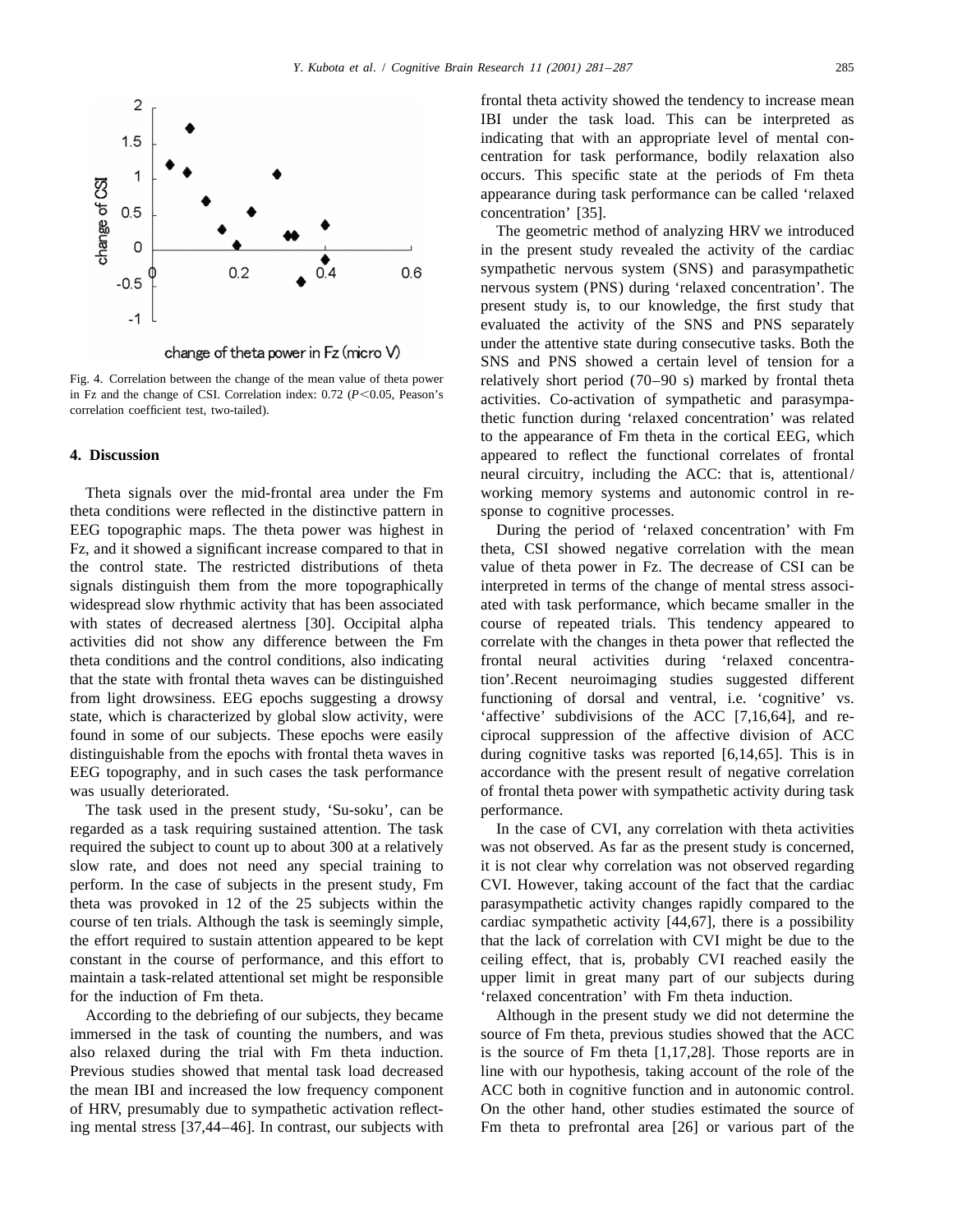dorsolateral frontal cortex in both hemispheres [51]. It anterior cingulate region of the medial prefrontal cortex of un-<br>chould be noted that localization of courses is difficult should be noted that localization of sources is difficult<br>using electrical techniques, and the results of these reports [13] G.E. Crippa, S.J. Lewis, A.K. Johnson, F.M. Correa, Medial<br>prefrontal cortex acetylcholine inject should be interpreted with a caution. There remains role of hindlimb vasodilation, J. Auton. Nerv. Syst. 79 (2000) 1–7. frontal cortices such as the lateral prefrontal cortex (BA9)<br>or the supplementary motor area. However, this issue is<br>beyond a scope of the present study. [15] A.R. Damasio. G.W. Van Hoesen. Emotional disturbances associate

activities in the cortical EEG were closely related to<br>cardiac autonomic function under the specific state during<br>mental concentration, and there appeared to exist certain<br>mental concentration, and there appeared to exist interactive relationships between the activities of peripher- [17] A. Gevins, M.E. Smith, L. McEvoy, D. Yu, High-resolution EEG al autonomic activities and the frontal cortical network. mapping of cortical activation related to working memory: effects of<br>Eurther studies are needed to investigate the neuroanatomic task difficulty, type of processing Further studies are needed to investigate the neuroanatomi-<br>cal background of Fm theta, and we believe that Fm theta<br>[18] A.S. Gevins, G.M. Zeitlin, J.C. Doyle, R.E. Schaffer, E. Callaway, will cast light on the unknown neurophysiological mecha- EEG patterns during 'cognitive' tasks? Analysis of controlled tasks, nism underlying mind-body interaction in the cognitive Electroencephalogr. Clin. Neurophysiol. 47 (1979) 704–710.<br>
[19] A.S. Gevins, G.M. Zeitlin, J.C. Doyle, C.D. Yingling, R.E. Schaffer,

- Lett. 274 (1999) 29–32. 1093–1106.<br>
[2] H. Berger, Uber das Elecktroenzephalogramm des Menschen, Arch. [2] H. Gundel
- 
- [3] E. Basar, C. Basar-Eroglu, S. Karakas, M. Schurmann, Brain 17–25.<br>
oscillations in perception and memory, Int. J. Psychophysiol. 35 [23] K. Ina oscillations in perception and memory, Int. J. Psychophysiol.  $35$  [23] K. Inanaga, Frontal midline theta rhythm and mental activity,  $(2000)$  95–124.
- 
- [5] N. Bruneau, S. Roux, P. Guerin, B. Garreau, G. Lelord, Auditory [25] T. Inouye, K. Shinosaki, A. Iyama, Y. Matsumoto, S. Toi, T.
- [6] G. Bush, P.J. Whalen, B.R. Rosen, M.A. Jenike, S.C. Mclnerney, (1994) 145–148. S.L. Rauch, The counting Stroop: an interference task specialized [26] K. Iramina, S. Ueno, S. Matsuoka, MEG and EEG topography of MRI, Hum. Brain Mapp. 6 (1998) 270–282.<br>
[7] G. Bush, P. Luu, M.I. Posner, Cognitive and emotional influences in [27] T. Ishihara. N. Yo
- 222. Neurophysiol. 33 (1972) 71–80.
- [8] S. Carlson, S. Martinkauppi, P. Rama, E. Salli, A. Korvenoja, H.J. [28] R. Ishii, K. Shinosaki, S. Ukai, T. Inouye, T. Ishihara, T. Yoshimine, Cereb. Cortex 8 (1998) 743–752.<br>
[9] R.A. Cohen, R.F. Kaplan, D.J. Moser, M.A. Jenkins, H. Wilkinson, [29] K.W. Janer, J.V. Pardo, Deficits
- 819–824. 241.
- Salloway, H. Wilkinson, Alteration of intention and self-initiated in adults, Clin. Elecroencephalogr. 17 (1986) 135–138. action associated with bilateral anterior cingulotomy, J. Neuro- [31] B. Kaada, Somato-motor, autonomic and electrocorticographic
- spatial visual working memory activate separate neural systems in (1951) 1–285. human cortex, Cereb. Cortex 6 (1996) 39–49. [32] B. Kadda, H. Jasper, Respiratory responses to stimulation of
- Cardiovascular response to the injection of acetylcholine into the Arch. Neurol. Psychiatry 68 (1952) 609–619.

- 
- another possibility that Fm theta arises from other areas of [14] H.D. Critchley, D.R. Corfield, M.P. Chandler, C.J. Mathias, R.J. Frontal cortical cortical profession of  $[14]$  H.D. Critchley, D.R. Corfield, M.P. Chandler
	- [15] A.R. Damasio, G.W. Van Hoesen, Emotional disturbances associated In summary, the present results indicated that theta band with focal lesions of the limbic frontal lobe, in: K.M. Heilman, P.
		-
		-
		-
- Frocess.<br>E. Callaway, C.L. Yeager, EEG correlates of higher cortical func-<br>E. Callaway, C.L. Yeager, EEG correlates of higher cortical functions, Science 203 (1979) 665–668.
- [20] A.S. Gevins, G.M. Zeitlin, J.C. Doyle, C.D. Yingling, M.F. Dedon, R.E. Schaffer, J.T. Roumasset, C.L. Yeager, EEG patterns during **References Constanting the Constanting Constanting Constanting Constanting Constanting Constanting Constanting Constanting Constanting Constanting Constanting Constanting Constanting Constanting Constanting Constanting** Electroencephalogr. Clin. Neurophysiol. 47 (1979) 693–703.
- [21] D.R. Gitelman, A.C. Nobre, T.B. Parrish, K.S. LaBar, Y.H. Kim, [1] H. Asada, Y. Fukuda, S. Tsunoda, M. Yamaguchi, M. Tonoike,<br>
Frontal midline theta rhythms reflect alternative activation of<br>
prefrontal cortex and anterior cingulate cortex in humans, Neurosci.<br>
Frontal prefrontal cort stringent behavioural and cognitive controls, Brain 122 (1999)
	- H. Berger, Uber das Elecktroenzephalogramm des Menschen, Arch. [22] A. Gundel, G.F. Wilson, Topographical changes in the ongoing EEG<br>Psychiatry (Nervenk) 87 (1929) 527–570. related to the difficulty of mental task, Brain Topogr. 5 (1992)
- (2000) 95–124.<br>Psychiatry Clin. Neurosci. 52 (1998) 555–566.<br>[4] M.A. Brazier, Electrical activity recorded simultaneously from the [241 T Inouve K Shinosaki A Ivama Y Matsum
	- M.A. Brazier, Electrical activity recorded simultaneously from the [24] T. Inouye, K. Shinosaki, A. Iyama, Y. Matsumoto, S. Toi, Moving<br>scalp and deep structures of the human brain, J. Nerv. Ment. Dis. entential field of f scalp and deep structures of the human brain, J. Nerv. Ment. Dis.<br>
	147 (1968) 31–39.<br>
	Cogn Brain Res 2 (1994) 87–92. Cogn. Brain Res. 2 (1994) 87–92.
	- stimulus intensity responses and frontal midline theta rhythm,<br>Electroencephalogr. Clin. Neurophysiol. 86 (1993) 213–216.<br>mental task in the human electroencephalogram Neurosci Lett 169 mental task in the human electroencephalogram, Neurosci. Lett. 169
	- for functional neuroimaging validation study with functional frontal midline theta rhythm and source localization, Brain Topogr.
	- G. Bush, P. Luu, M.I. Posner, Cognitive and emotional influences in [27] T. Ishihara, N. Yoshii, Multivariate analytic study of EEG and anterior cingulate cortex, Trends Cogn. Neurosci. 4 (2000) 215– mental activity in iuv mental activity in juvenile delinquents, Electroencephalogr. Clin.
	- Aronen, Distribution of cortical activation during visuospatial n- N. Hirabuki, H. Asada, T. Kihara, S.E. Robinson, M. Takeda, back tasks as revealed by functional magnetic resonance imaging, Medial prefrontal cortex generates frontal midline theta rhythm,
	- [29] K.W. Janer, J.V. Pardo, Deficits in selective attention following Impairments of attention after cingulotomy, Neurology 53 (1999) bilateral anterior cingulotomy, J. Cogn. Neurosci. 3 (1990) 231–
- [10] R.A. Cohen, R.F. Kaplan, P. Zuffante, D.J. Moser, M.A. Jenkins, S. [30] A. Jantani, S. Kidwai, W.J. Nowack, Episodic anterior drowsy theta
- psychiatry Clin. Neurosci. 11 (1999) 444-453. responses to electrical stimulation of 'rhinencephalic' and other [11] S.M. Courtney, L.G. Ungerleider, K. Keil, J.V. Haxby, Object and structures in primates, cat and dog, Acta Physiol. Scand. Suppl. 24
- [12] G.E. Crippa, V.L. Peres Polon, R.H. Kuboyama, F.M. Correa, temporal pole, insula, and hippocampal and limbic gyri in man,